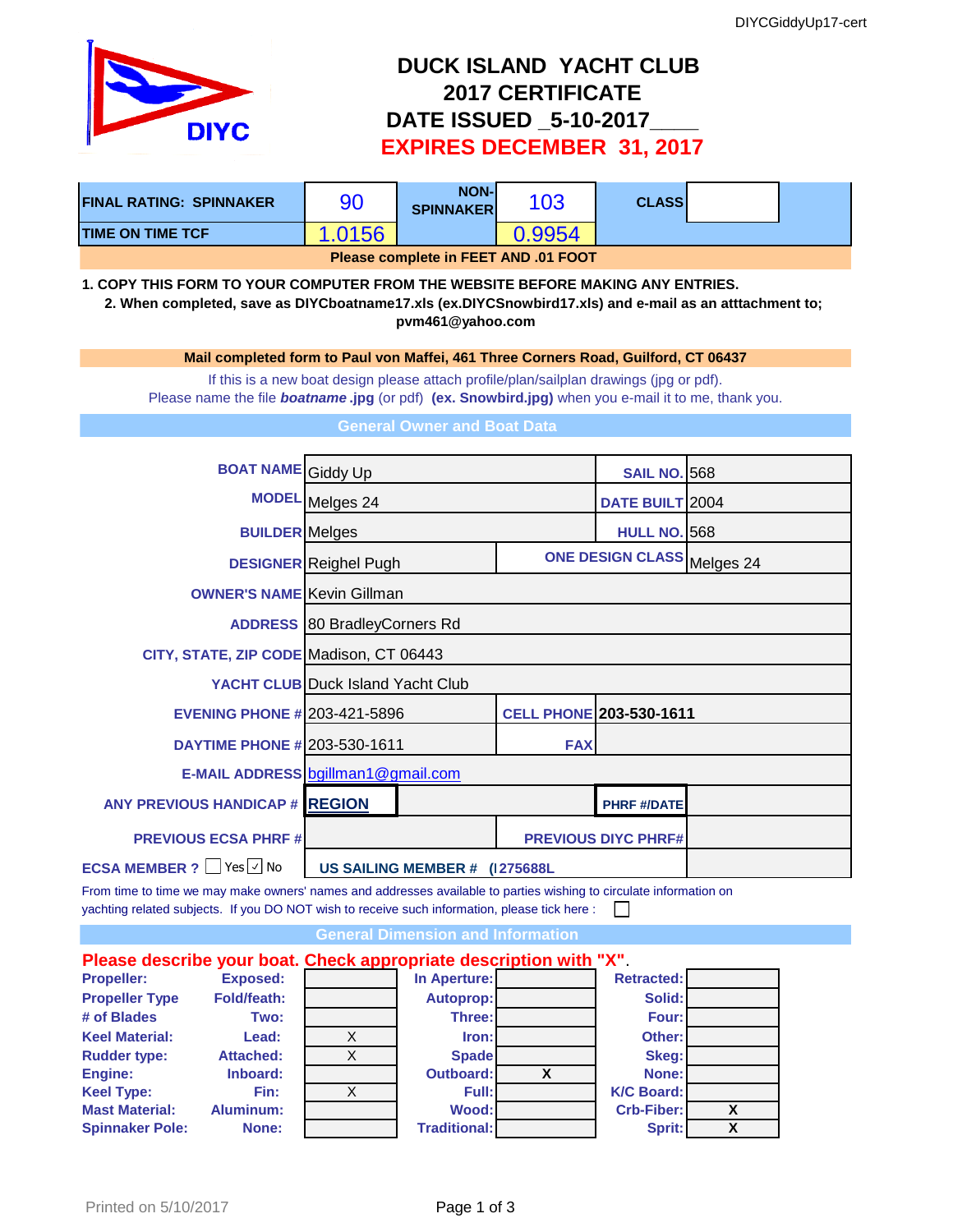DIYCGiddyUp17-cert

| In which fleet do you want to be scored;                                                                                                                                                                                                                                                                                                                                     | <b>SPINNAKER</b>                | <b>NON-SPINNAKER</b>           |  |  |  |  |  |  |
|------------------------------------------------------------------------------------------------------------------------------------------------------------------------------------------------------------------------------------------------------------------------------------------------------------------------------------------------------------------------------|---------------------------------|--------------------------------|--|--|--|--|--|--|
| Do you want a Spinnaker Handicap                                                                                                                                                                                                                                                                                                                                             | <b>YES</b><br>$\checkmark$      | <b>NO</b>                      |  |  |  |  |  |  |
| <b>MUST HAVE A SPINNAKER FOR YES ANSWER</b>                                                                                                                                                                                                                                                                                                                                  |                                 |                                |  |  |  |  |  |  |
| Unless standard for a class, unpenalized mainsail girth shall be limited as follows:<br>MGT (7/8 leech) shall not exceed .22E<br>MGU (3/4 leech) shall not exceed .38E<br>MGM (1/2 leech) shall not exceed .65E<br>MGL (1/4 leech) shall not exceed .90 E<br>Headboard shall not exceed the greater of 0.04E or 0.5 feet                                                     |                                 |                                |  |  |  |  |  |  |
| Mainsails exceeding these dimensions must be declared, and will be penalized on an individual basis.                                                                                                                                                                                                                                                                         |                                 |                                |  |  |  |  |  |  |
| Do your mainsail Girth dimensions exceed limits stated above and or exceed your class mainsail                                                                                                                                                                                                                                                                               |                                 |                                |  |  |  |  |  |  |
| $\vee$ No<br>Girths?<br>Yes<br>If yes, Please provide mainsail dimension below.                                                                                                                                                                                                                                                                                              |                                 |                                |  |  |  |  |  |  |
| MGT:<br>MGU:<br>MGM:                                                                                                                                                                                                                                                                                                                                                         | $\overline{\phantom{a}}$ , MGL: |                                |  |  |  |  |  |  |
|                                                                                                                                                                                                                                                                                                                                                                              |                                 |                                |  |  |  |  |  |  |
|                                                                                                                                                                                                                                                                                                                                                                              | <b>RIG AND SAIL DIMENSIONS</b>  |                                |  |  |  |  |  |  |
| <b>LOA</b><br><b>Overall hull length</b>                                                                                                                                                                                                                                                                                                                                     | <b>DRAFT</b><br>24.00           | 5.00                           |  |  |  |  |  |  |
| <b>Foretriangle base</b>                                                                                                                                                                                                                                                                                                                                                     | <b>BALLAST</b><br>27.85<br>ш    | 630                            |  |  |  |  |  |  |
| <b>Boat J dimension</b>                                                                                                                                                                                                                                                                                                                                                      | <b>WPL</b><br>7.95<br>J         | 0.00                           |  |  |  |  |  |  |
| <b>Boat P dimension main hoist</b>                                                                                                                                                                                                                                                                                                                                           | <b>TPS</b><br>P<br>28.90        | 0.00                           |  |  |  |  |  |  |
| <b>Banded main foot length E</b>                                                                                                                                                                                                                                                                                                                                             | <b>PY</b><br>Е<br>12.45         | 0.00                           |  |  |  |  |  |  |
| <b>Displacement in pounds</b><br>Disp.                                                                                                                                                                                                                                                                                                                                       | EY<br>1750                      | 0.00                           |  |  |  |  |  |  |
| <b>Length waterline</b><br><b>LWL</b>                                                                                                                                                                                                                                                                                                                                        | <b>SPL</b><br>22.00             | <b>NA</b>                      |  |  |  |  |  |  |
| <b>Maximum beam</b><br><b>Beam</b>                                                                                                                                                                                                                                                                                                                                           | <b>ISP</b><br>8.20              | 27.85                          |  |  |  |  |  |  |
| 9.13<br><b>LARGEST HEADSAIL USED (LP TO NEAREST .01FT)</b>                                                                                                                                                                                                                                                                                                                   |                                 |                                |  |  |  |  |  |  |
| <b>LARGEST SYMMETRIC SPINNAKER</b>                                                                                                                                                                                                                                                                                                                                           | <b>GIRTH:</b><br><b>NA</b>      | SL:<br><b>NA</b>               |  |  |  |  |  |  |
| <b>LARGEST ASYMMETRIC SPINNAKER</b>                                                                                                                                                                                                                                                                                                                                          | 0.00<br>AMG:<br>SLE:<br>33.25   | SLU:<br>37.58<br>ASF:<br>20.50 |  |  |  |  |  |  |
| DO YOU HAVE A CODE-ZERO SPINNAKER<br>Yes<br>$\sqrt{ }$ No                                                                                                                                                                                                                                                                                                                    |                                 |                                |  |  |  |  |  |  |
| IS YOUR ONLY SPINNAKER AN ASYMMETRICAL,<br>$\vee$ N/A<br>FLOWN ONLY FROM THE JIB TACK (NEVER A POLE)<br>Yes<br>No<br>$\sqrt{N/A}$<br>Yes<br>No<br><b>FLOWN ONLY FROM STANDARD SPINNAKER POLE</b><br>$\Box$ N/A<br>$\vee$ Yes<br>FLOWN ONLY FROM SPRIT, (ANSWER QUESTIONS<br>No<br><b>BELOW)</b><br><b>Square Meters</b><br><b>Square Feet</b><br><b>Measurements are in;</b> |                                 |                                |  |  |  |  |  |  |
| If sprit-flown, sail area of largest, standard asym specified by mfg =<br>Sail area of my largest asym (consult sailmaker) =<br>North Class Legal Sails                                                                                                                                                                                                                      |                                 |                                |  |  |  |  |  |  |
| NOTE; ROLLER FURLING DEFINITIONS ARE IN ECSA 2017 PHRF REGULATIONS.                                                                                                                                                                                                                                                                                                          |                                 |                                |  |  |  |  |  |  |
| When sailing in non-Spinnaker class will you ALWAYS use a headsail roller-furler?<br>$\sqrt{ }$ Yes<br><b>No</b>                                                                                                                                                                                                                                                             |                                 |                                |  |  |  |  |  |  |
| When sailing in Spinnaker class will you ALWAYS use a headsail roller furler?                                                                                                                                                                                                                                                                                                |                                 | $\sqrt{ }$ Yes<br>  No         |  |  |  |  |  |  |
|                                                                                                                                                                                                                                                                                                                                                                              |                                 |                                |  |  |  |  |  |  |
| Have you added to or replaced any "RATED" sails in your inventory since your last rating                                                                                                                                                                                                                                                                                     |                                 |                                |  |  |  |  |  |  |
| <b>CERTIFICATE?</b><br>√∣r<br>$\Box$ Yes                                                                                                                                                                                                                                                                                                                                     |                                 |                                |  |  |  |  |  |  |